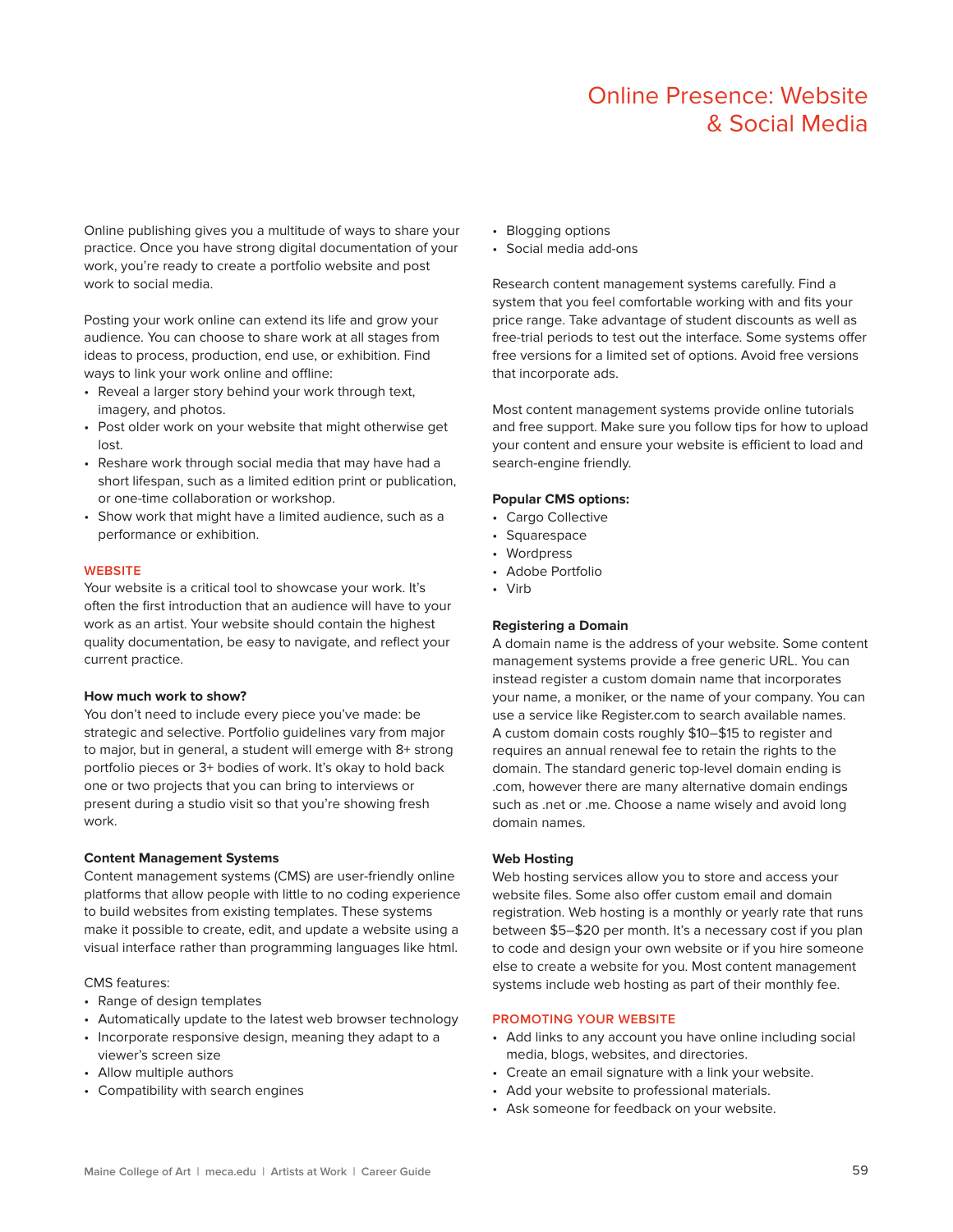# Online Presence: Website & Social Media

- Announce your new website or major updates on social media or via email.
- Promote a single work on social media or via email.
- Promote people you collaborate with or work for by congratulating them on any recognition or awards.
- Announce career events such as a new job, exhibition, or an award.

### **Updates**

Update your website as needed, like when you're ready to share new work or when you change your bio or edit your resume if they are part of your website. Examine your website closely every few months, or at least twice a year.

# **SOCIAL MEDIA PLATFORMS**

Artists use social media to post media and news, network, and build relationships and followings.

Understand the key diferences between social media platforms. Most social media and blogging platforms require upkeep. Test out diferent platforms and before committing, research how other artists and creative agencies use these accounts including how often people post, how content appears in the feed, and how users interact with each other. Note that some platforms are more geared towards text than media, and many have strict requirements for types of posts. Some platforms also offer "pay to play" options that favor users who spend money to get their content seen.

Depending on your level of enthusiasm, you may want to focus on one platform or repeat information across multiple platforms. Don't engage in a platform just because you think you have to. We are all guilty of starting blogs and accounts and letting them go. Accounts are usually most efective if you maintain a steady level of activity and develop a schedule for posting content, such as once a week or once per day.

The major platforms include:

- Instagram
- Facebook
- Twitter
- Snapchat
- Behance

Keep in mind that platforms will come and go, and you will have to continue to adapt your work to new screens, new devices, and new formats. Above all concentrate on the quality of work and the quality of documentation.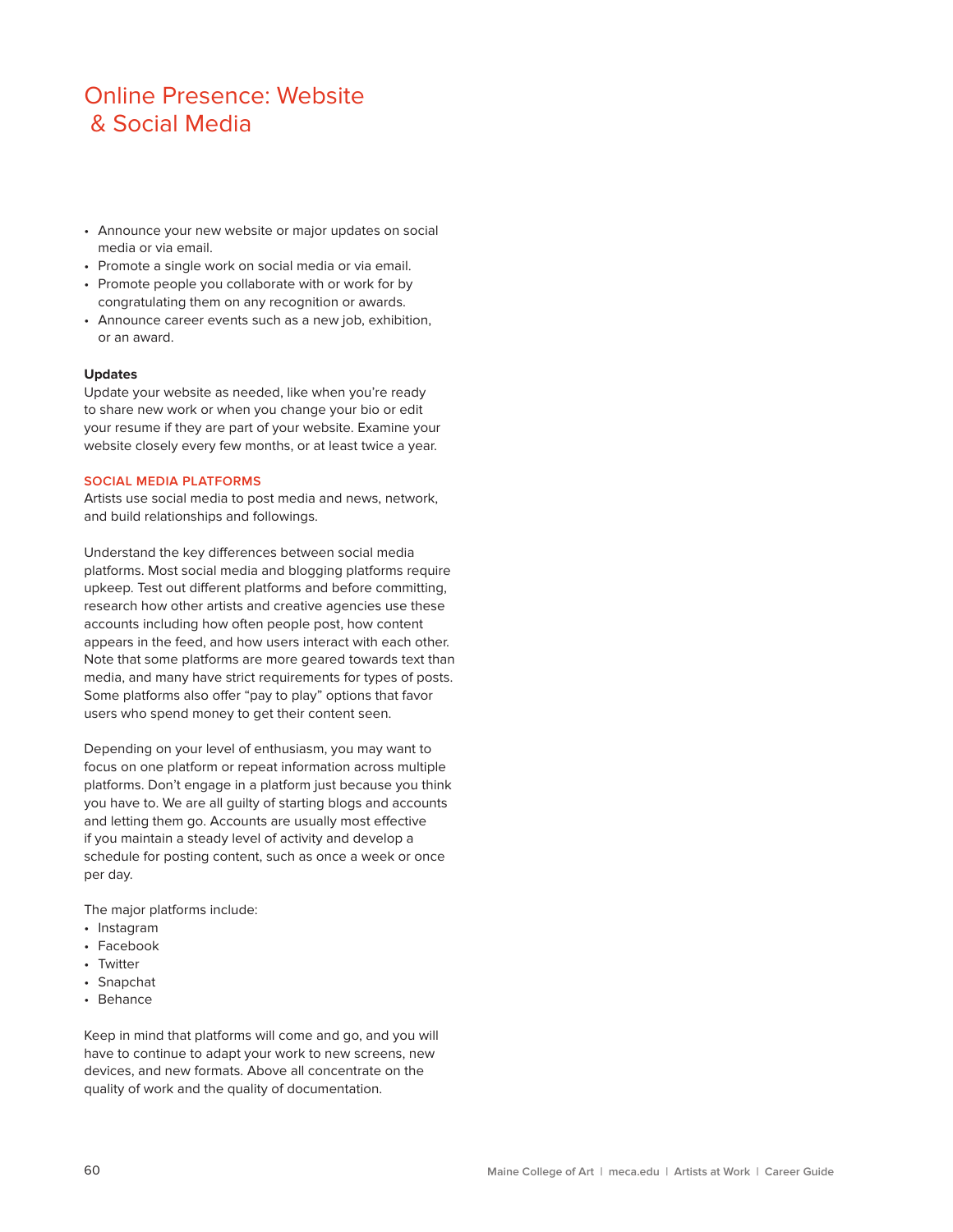# **WEBSITE CHECKLIST**

Use this website checklist to help you determine if your website is easy to navigate, strongly showcases your work, and allows a viewer to easily get in touch.

You may want to print this checklist and share it with a friend to get feedback. It's also helpful to share your website with people who are unfamiliar with your work for a more objective read.

Keep in mind that someone visiting your website — whether they are a fan, a potential client, or a curator who wants to exhibit your work — should be able to answer the questions:

- What is the current focus of this artist's creative practice?
- What processes, tools, and materials does this artist explore within their work?

#### **Website Checklist:**

| Artist is easily identified.                                            | Yes | <b>No</b> | n/a |
|-------------------------------------------------------------------------|-----|-----------|-----|
| Contact information is accessible.                                      | Yes | <b>No</b> | n/a |
| Bio is clearly written and free of spelling/grammar issues.             | Yes | <b>No</b> | n/a |
| Profile image or image(s) of workspace is appropriate.                  | Yes | <b>No</b> | n/a |
| Portfolio showcases work effectively.                                   | Yes | No        | n/a |
| Work is easily identified by title or series.                           | Yes | <b>No</b> | n/a |
| Number of images feels appropriate for each project.                    | Yes | <b>No</b> | n/a |
| Work loads quickly - images and media are properly formatted for web.   | Yes | <b>No</b> | n/a |
| Media and image file names include name of artist and title of work.    | Yes | <b>No</b> | n/a |
| Descriptions are free of spelling/grammar issues.                       | Yes | <b>No</b> | n/a |
| Descriptions are clearly written and offer context for work.            | Yes | <b>No</b> | n/a |
| Project collaborations are mentioned and identified.                    | Yes | No        | n/a |
| Process is differentiated from finished works.                          | Yes | <b>No</b> | n/a |
| Categories, if present, help organize and differentiate bodies of work. | Yes | <b>No</b> | n/a |
| Website is easy to navigate.                                            | Yes | <b>No</b> | n/a |
| All links are working and point to the correct content.                 | Yes | <b>No</b> | n/a |
| Website links to artist's social media accounts.                        | Yes | <b>No</b> | n/a |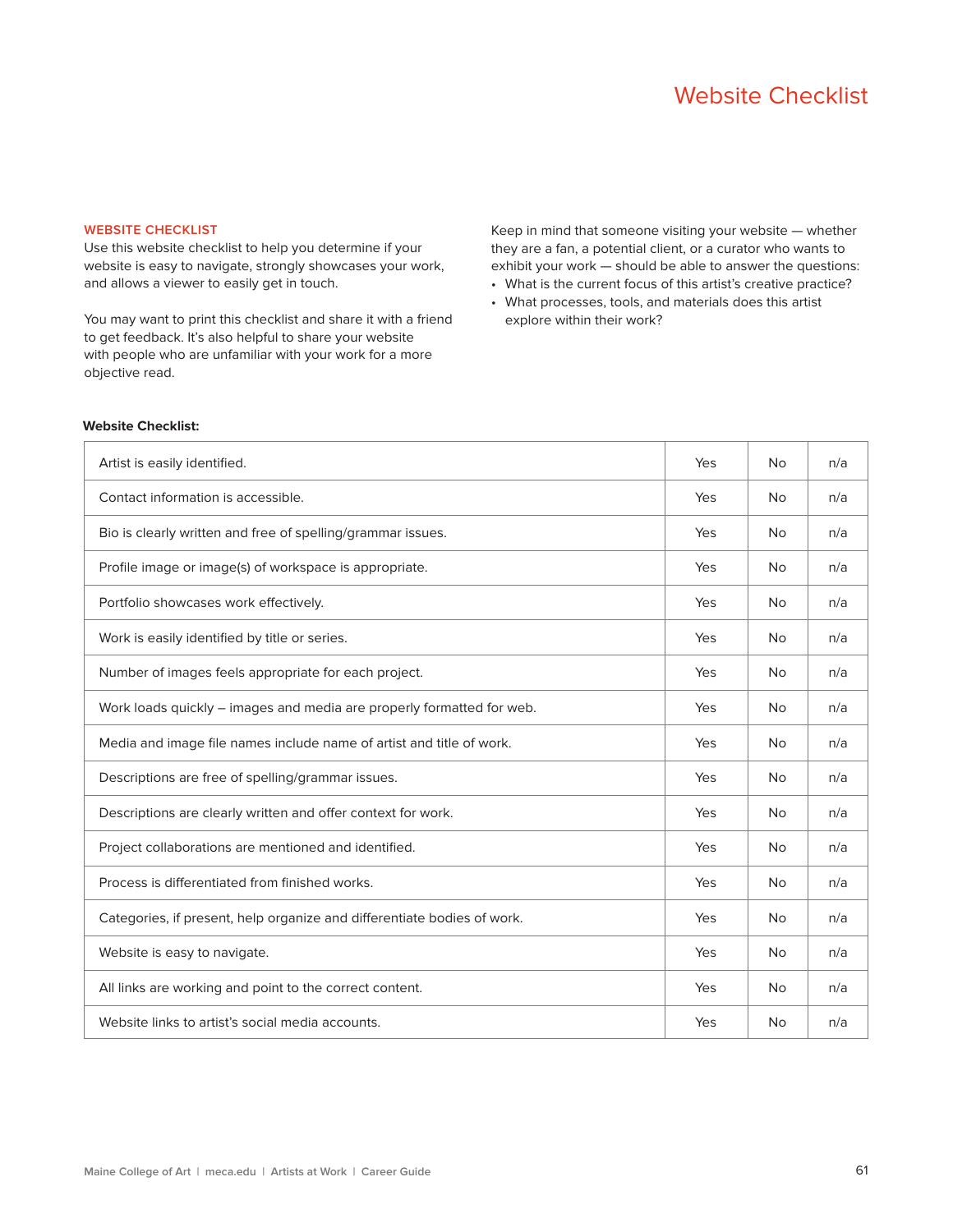# Website Examples **Website Examples**

**Senior Year Student** BFA, Woodworking & Furniture Design



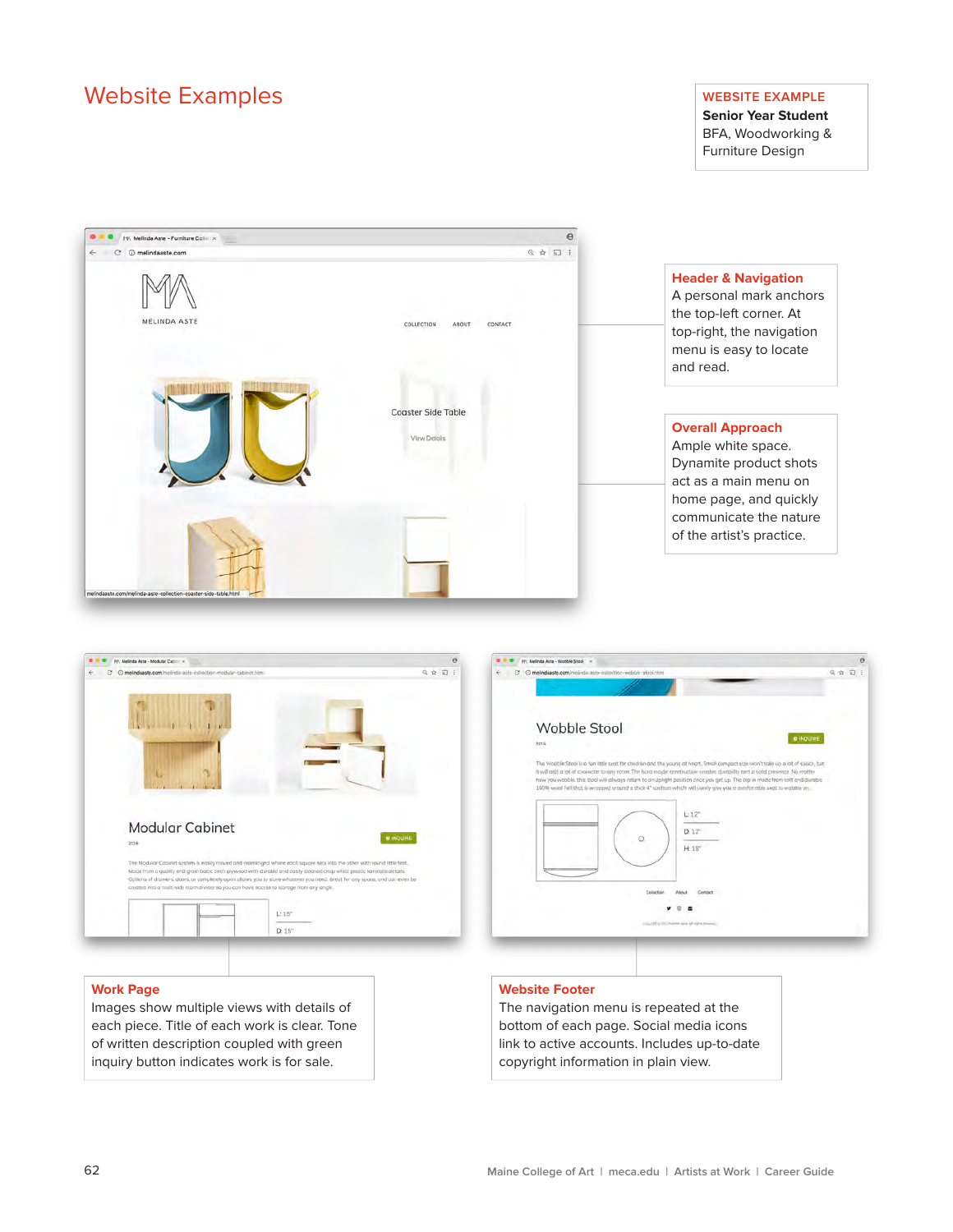# **WEBSITE EXAMPLE**

**Alum, 1 year after Graduation** BFA, Illustration







# **Process**

For each project, the artist includes a mix of finished product along with details. Photographs convey process, scale, and also communicate personality.

#### **Blog**

Blog opens in new window, keeping main site in view, and features current news and events. Only start a blog if you are committed to making frequent updates.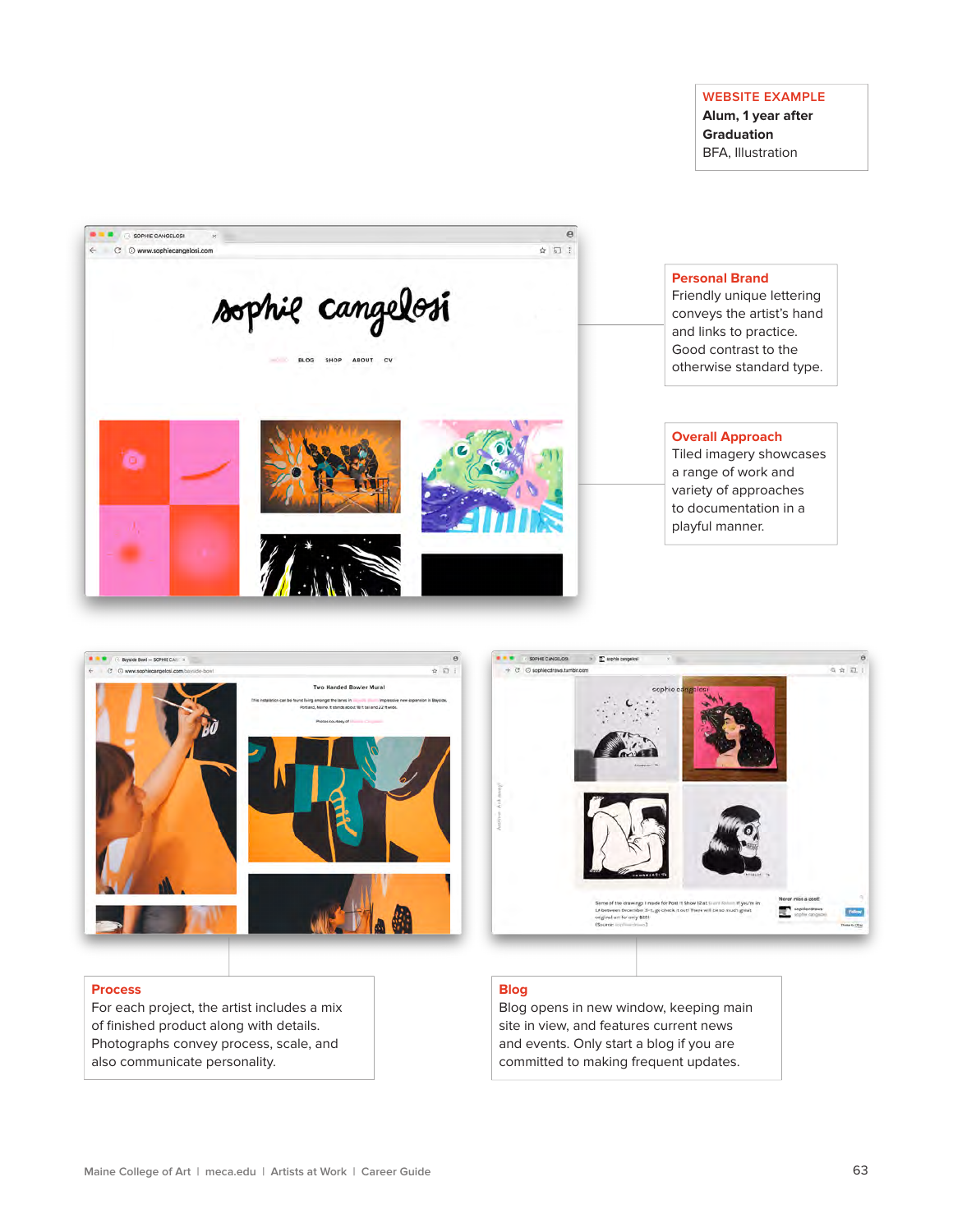# **WEBSITE EXAMPLE**

**Senior Year Student** BFA, Graphic Design





#### **Documenting 2D in 3D**

It's almost always stronger to photograph realized mockups of work like book cover designs, packaging, and branded objects rather than using sleek online templates.

#### **About Page**

About page features a well-written bio, friendly photo, and link to full resume. The page also incorporates an Instagram feed and links to active social media profiles.